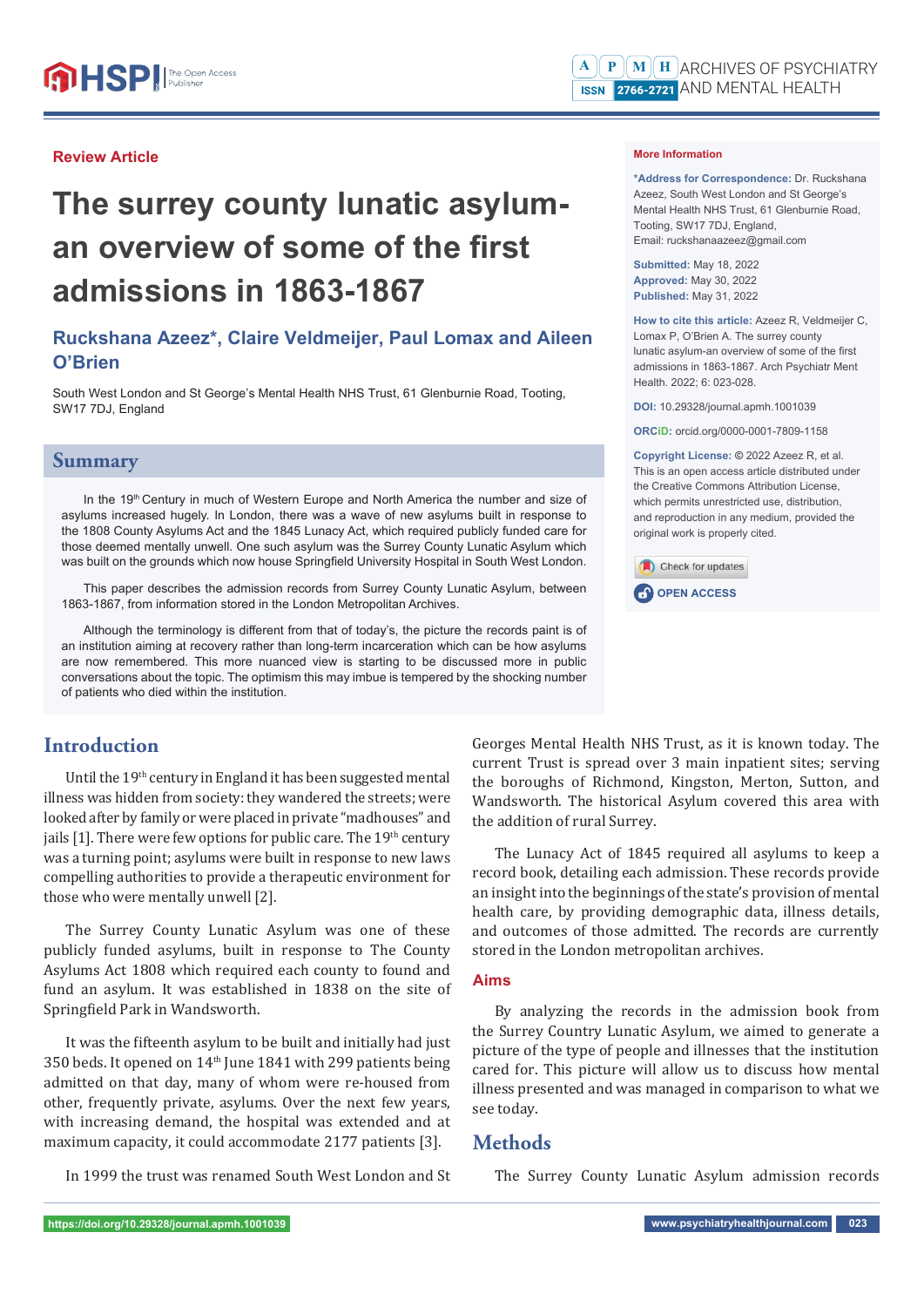

are kept in the London Metropolitan Archives, with separate admission books for males and females.

Male admission records were available and recorded between December 1858 and January 1872. Female admission records were available between June 1862 and Feb 1875. The period reviewed was the earliest records of both sexes were available.

Information in the records was:

- Dates of admission
- Basic demographic data age and gender,
- Diagnosis
- Age at first diagnosis
- Duration of illness
- Cause of admission
- Date of discharge or date of death and outcome

'Duration of Illness' was the length of time since the start of the current episode. 'Cause of admission' appears to describe a precipitating event to the current illness rather than an underlying diagnosis. 'Outcome' of the admission was recorded as one of four alternatives; "Recovered", "Relieved", "Not improved", or "Died"- where relieved appears to mean partial recovery.

Because of the separate recording of male and female data, these data were considered separately.

Anonymized records, which are freely available in the public domain, were used to gather information; therefore, ethical approval was not required.

Information obtained included:

- Age
- Gender
- Length of admission
- Diagnosis

In addition, broad admission data was obtained for the local mental health trust that sits on the site of the old asylum.

### **Results**

710 patients were admitted to the asylum between 1863 and 1867.

### **Age and gender**

There were:

- 290 female admissions
- 420 male admissions

Most admissions were in the age bracket 30-40 (Figure 1).



### **Diagnosis**

'Mania' and 'Dementia' were the most common recorded diagnoses. Dementia was recorded in 39% of females and 47% of males. 31% of females were given the diagnosis of mania, and 21% of males. There was also a category of mania-related diagnoses which included mania with delusions, recurrent mania, and hysterical mania.

There were also other diagnoses made but in comparatively few numbers. Notable other diagnoses were: "imbecility/ idiot" (10 female patients and 31 male patients); "Dementia with General Paralysis" (1 female patient and 7 male patients); "Dementia with Epilepsy" (4 male patients); "Senile Dementia" (1 female patient and 3 male patients); "Delirium tremens" (1 male patient) and "No Indication of Insanity" (5 male patients) (Figure 2).

### **Duration of illness**

The most common period of illness before admission was between 1-week and 1-month (with 36% of females suffering for this period and 26 % of males). This was closely followed by the 1-month to 1-year category (26% of females and 24% of males). 75% of female patients and 62% of male patients in the 5-year period studied were ill for a period less than 6 months and 49% of female patients and 38% of male patients for a period less than 1 month (Figures 3,4).

### **Reason for admission**

The admission records detailed the reason for admission, however, 71% of females and 68% of males were recorded as having an unknown reason for admission.

For those with a cause identified, the most common causes identified for men were "drink", making up 6% of the total and

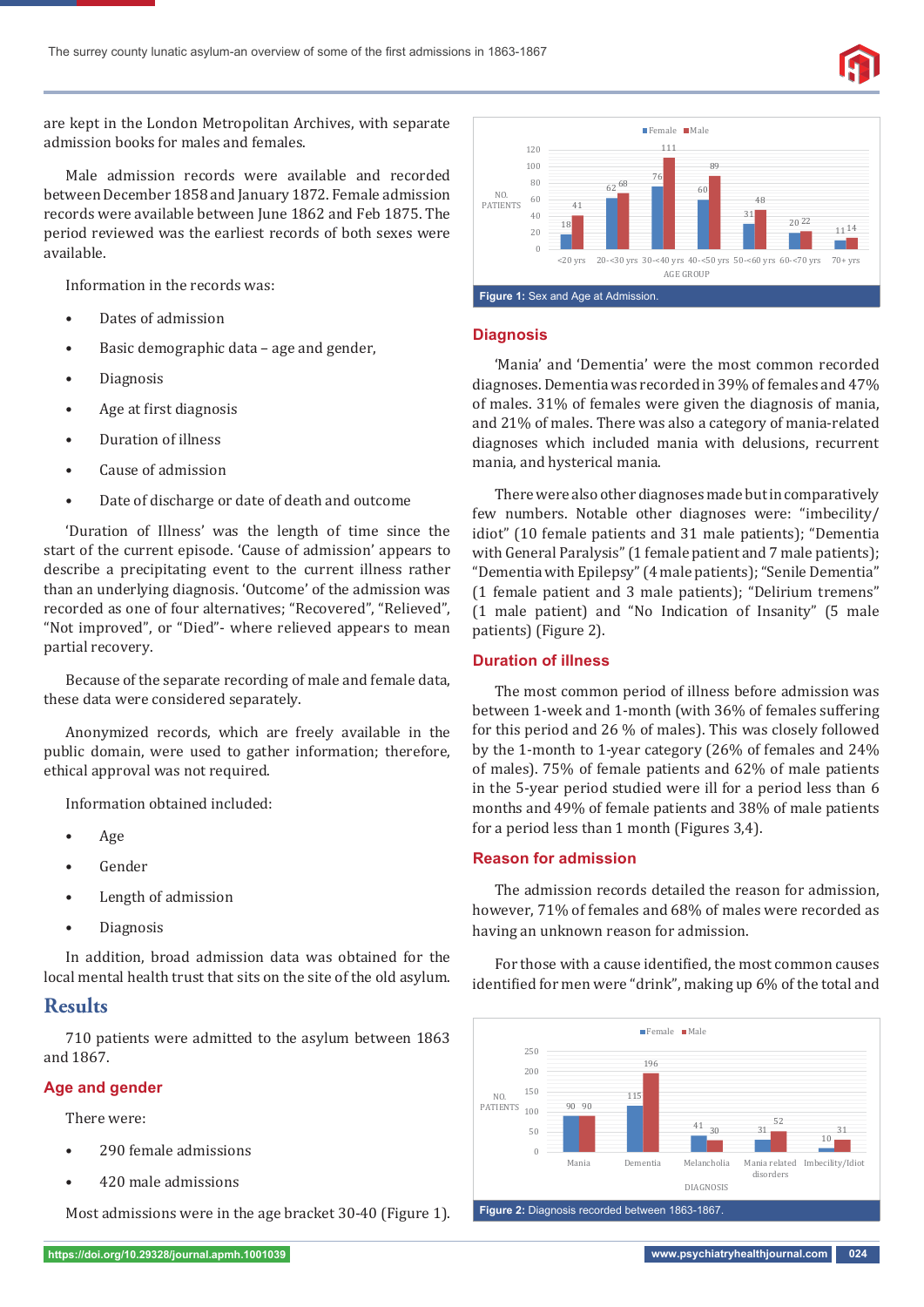

physical accidents at 5%, whilst for women they were fits/ epilepsy at 3% and "domestic troubles" 3%.

Other examples recorded include; "Loss of family member" 2% of females, "Fright" 1.4% of females, "Religion" 1.4% of females, "Hereditary" 1.7% of males and 1.4% of females, "Congenital" 2.9% of males and "syphilis" 1% of females.

There were some causes of admission for female patients that were not featured in the list for males and these included domestic troubles, illegitimate childbirth, disappointment in love, and hysteria. Male patients similarly have specific causes for admission that were not seen in the female population; including masturbation, sunstroke, heart attack, and bad eyes.

### **Duration of admission**

Of those who survived to discharge, 23% were discharged prior to 6 months with 38% of all admissions being admitted for a total of less than a year and a half being discharged by 2 years.

There does appear to be a group of patients who were kept in the asylum for significantly longer periods with 18% of the admissions remaining in hospital for over 10 years and 11% for over 20 years. 10-30 year admissions were seen in 22% of the female patients and 14% of the male patients (Figure 5).

### **Outcome**

There were 4 outcomes recorded for the patients; death in the asylum, recovery, relief, or no improvement. In the female group, the most common outcome was not improved on discharge making up 35%, 31% of the female group died during their time in the asylum and 30% were deemed to have recovered. In the male patient group, the most common outcome was death during the admission at 41% with 31% showing no improvement and 26% recovering (Figures 6,7).



**Recovered 30% Relieved 5% Not improved Died 31%**



**34%**



# **Discussion**

### **Number of admissions**

In the 5 years considered there were 710 admissions. Comparative data over a 5-year period in the contemporary mental health trust showed 8208 admissions. This is despite a similar number of people living in the catchment area of the respective organizations.

### **Sex**

In the asylum era, there was a belief that women were more likely to be patients as 'insanity' was considered a predominately female problem [4]. However, the admission records from the asylum showed a higher rate of admission for males. We do not have details on the breakdown of the local population at the time so this may be representative of the population in the surrounding areas at the time with increasing areas of urbanization possibly attracting more males. In contemporary data of the area, the proportion of admissions was equally divided between the sexes, with 49.6% female admissions and 50.4% males.

### **Admission age**

For most of the patients admitted during the asylum era,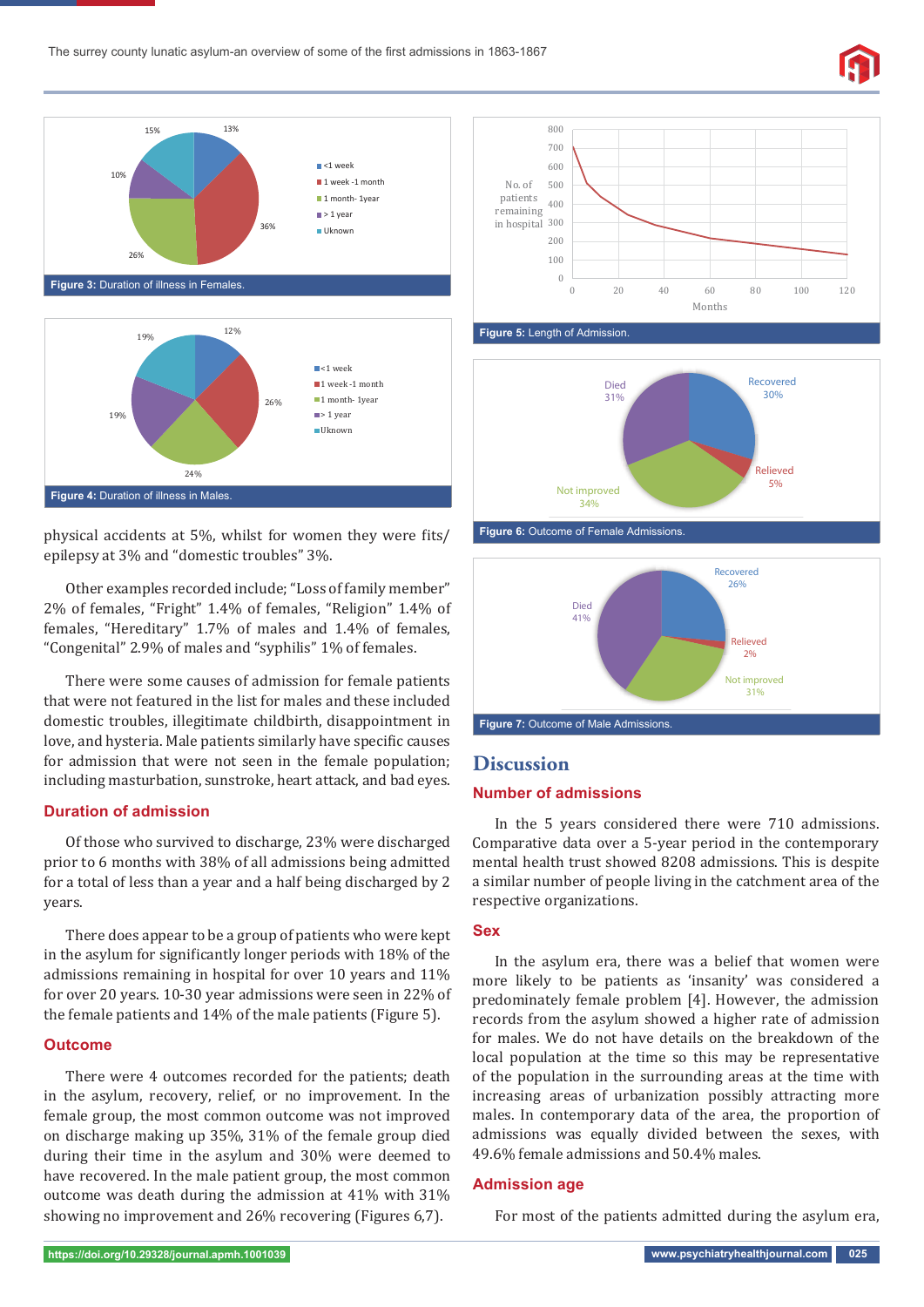

this was their ϐirst admission. This would suggest that the peak age of admission would be representative of the age of onset of a mental illness. The peak age of admission for both males and females occurred between 30-40 years of age, suggesting an onset in this period. Contemporary data shows that the peak age of detention under the MHA today is 18-34 [5], however, the late-life second peak seen in modern data for over 65s is not reflected in the historical data. This is not surprising given that life expectancy at that time was less than 50.

### **Diagnoses**

The diagnoses recorded in the asylum admission book are difficult to interpret as they are not accompanied by symptoms and classification. The most common diagnoses are 'Dementia' and 'Mania'. Similar diagnoses were found in similar records from an asylum in South West England, however, it was noted in that analysis that diagnostic terminology varied across the country [6].

A precise transfer of  $19<sup>th</sup>$ -century diagnostic terminology to contemporary terminology is likely to be inaccurate. It has been held that the term "dementia" represents something similar to the contemporary diagnoses of Schizophrenia [7] whilst later in the century Kraepelin would differentiate Mania from such a dementia praecox along the current lines of a manic episode and a schizophrenic psychosis. If true, this dichotomy may have been established in practice 20 years before Kraepelin's work [8]. It is also notable that there is no identifiable diagnosis that would correlate with a personality disorder.

Idiocy and imbecility were diagnoses documented, although clearly offensive terms, it is likely they represent people with intellectual disabilities [9]. These patients were often younger, but it was commonplace for these patients to be onwards with those suffering from dementia, mania, and melancholia [10]. It was not until over 30 years later that there was a separation of patients with intellectual disabilities from those suffering from a mental illness., when a separate ward was built on the same grounds [11]. Although not explicitly stated in the records it is very likely that the longer stay admissions included the those with intellectual disabilities who stayed as inpatients as there was no other acceptable place for them to reside in society during this time in history.

### **Cause of admission**

In the asylum records, for the majority of patients, a cause was not recorded. It may be that it was only recorded where an obvious trigger was identified, however, the terminology used does not necessarily support this. The number of people where a specific cause was identified makes it hard to establish trends or patterns.

The most frequently recorded cause is alcohol consumption in men, followed by accidents. This fits with the

pattern of substance misuse and risk-taking behavior that we see today, however, in what way alcohol consumption caused the admission is unclear. Shorter's book gives an insight into a similar pattern of psychiatric conditions linked to alcohol consumption including alcohol withdrawal psychosis; Korsakoff syndrome and Wernicke's encephalopathy [12].

Another cause noted is epilepsy, an illness today that would be treated by a neurologist. In the 1800s the pharmacological treatment of epilepsy was limited, and therefore, the sequela was that patients developed psychiatric complications such as mania and confusion [13].

A recorded but rare reason for admission was syphilis, with just 3 females and no males. There were also 8 diagnoses of Dementia with General Paralysis - likely another term for advanced syphilis which was often referred to as General Paralysis of the Insane [18,19]. It was seen increasingly during the Victorian era and associated with increasing asylum populations. After the turn of the century, syphilis was acknowledged to be responsible for 20% of admissions in some asylums [14], however, as with other data around asylum admissions [15], the identification of it as a cause was infrequent during this period.

### **Admission and treatment**

Contrary to the view that asylums were a place where people spent many years [16], the data shows that most patients were discharged within 2 years. That being said, such a timeframe was still much longer than in the recent data where a long stay in hospital is defined as greater than 21 days  $[17]$ .

The admission and treatment profile appears unusual to a contemporary practitioner. Admissions appear to have been relatively quick with over 40% being admitted within 1 month of the onset of their symptoms and there appear to be very low readmission rates at 7%.

This low re-admission picture in the asylum may be explained in a number of ways. The starkest is that around a third of people admitted to the asylum died whilst in the institution. Another third were discharged "not improved" which suggests that asylums were not seen as long-term accommodation options for people with chronic mental illness but as a place for a potential cure. The group of patients that were "not improved" by their stay would be unlikely to be funded for re-admission. Modern pharmaceutical treatments for psychosis may be seen to enable a rapid reduction in symptoms followed by potential relapse at a later date. The lack of this option in the 19<sup>th</sup> century may be the reason for the longer stays in the hospital, the high proportion discharged as not improved, and the low re-admission rates.

### **Duration of illness**

This was the duration that a patient was unwell before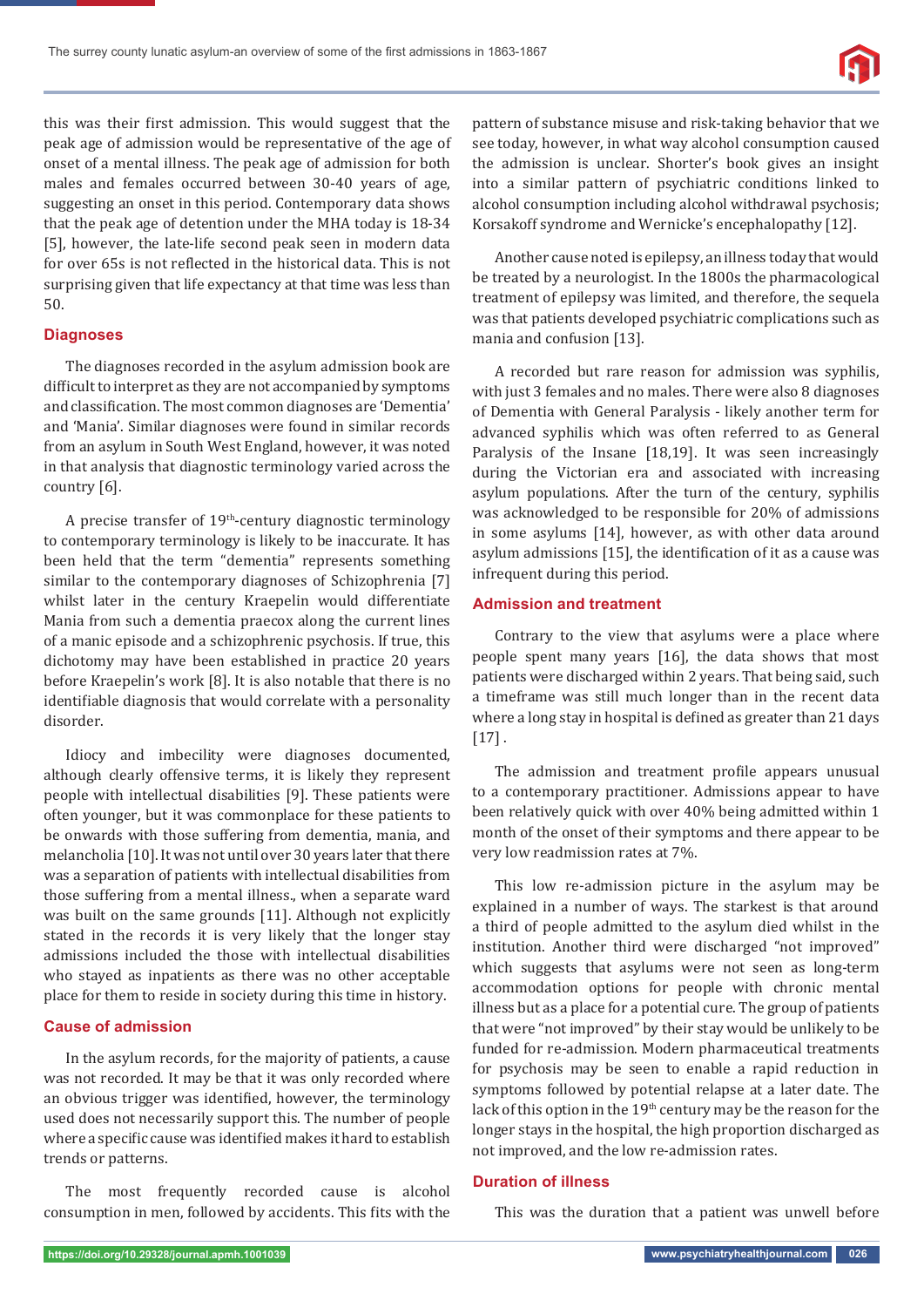

being admitted. The admission process involved two doctors separately determining whether the individual was deemed "a lunatic" [18]. The 1-week to 1-month timeframe was the most frequent. This suggests that individuals were admitted quite soon after the onset of illness. One reason for these prompt admissions could be low tolerance from family members to care for the mentally unwell may be due to reduced family networks in the rapidly urbanizing society [19]. Another theory for this could be that the presence of the asylum meant that people readily turned to the asylum in the hope of a cure, suggesting that such institutions were looked upon favorably by society.

### **Inpatient deaths**

A high inpatient death rate was readily apparent in the records. 31% of females and 41% of males died as an inpatient. The proportion of men dying is higher, possibly reflecting the greater proportion of physical accidents or alcohol precipitating their admission.

The proportion of people who died in hospital appears the most alien aspect of the data to modern eyes. Unfortunately for most of these no cause of death was recorded. Of those that were recorded very few were attributed to suicide and most appeared linked to common diseases of the time such as "dropsy" and "pleurisy". There were frequent references to "maniacal exhaustion" as a cause of death.

Examples are found elsewhere to raise the possibility of treatments playing a role in this high mortality. In 1857 Daniel Dolley, a 65-year-old mole catcher, was admitted. He was described as being "excited and overactive". On one occasion when Daniel kicked another patient and hit the attending doctor, a shower bath lasting at least half an hour was administered followed by 2 grains of antimony tartrate. Dolley suffered a seizure and subsequently died [20]. Whether this was an isolated case or a regular occurrence is not clear, however, the contemporary controversy suggests it may be unusual.

It must be remembered that the life expectancy during this time was shorter around 50 years old. There was also a significant minority of patients in who remained in the hospital for a large length of time (130 of the 710 admissions remained for greater than 10 years) raising the possibility of 'natural' deaths whilst in hospital.

# **Limitations**

As we were using historical data, we were restricted to looking into categories of information that were recorded at the time.

There was a limited timeframe of data we could look into that overlapped between the two genders. It is not clear why this difference in data recording exists but it limited the time frame of data available to review.

Unfortunately, due to the Anonymised nature of the records, we were unable to cross-check deaths with publicly available death certificates which would have provided us with more specific data for comparison.

To some degree, language has changed over the past 170-180 years and the vocabulary used in the record books does not always comparable to that used today. What was recorded then were historical concepts as opposed to formal diagnosis as per diagnostic criteria? Although a dictionary of psychological medicine was used to determine some of the language used, it is open to interpretation.

# **Conclusion**

This piece of work has provided information about the early years in the history of inpatient mental health care specifically at the establishment. The aim of this research was primarily exploratory.

The most common recorded diagnosis was "dementia" and "mania" and it is clear that these diagnoses do not translate to the modern-day use of those diagnostic terms but may represent the dichotomy of psychoses that Kraepelin would famously describe 30 years later.

What we find is an institution designed to cure people, which may counter our prejudices that such places were merely to separate people with mental illness from society. This nuanced view of the Victorian asylum is more widely appreciated in recent years in public debate [21]. People did remain in the hospital for longer but the re-admission rate was much reduced raising the possibility that such illnesses may have a similar course to those we see today but that the reaction of services today is more of a 'revolving door' to inpatient admissions which are shorter but more frequent.

Any suggestion that such an institution may have lessons for us must be tempered by the astonishing death rates seen where 1 in 3 admissions would die in the hospital.

# **References**

- 1. Shorter E., A History of Psychiatry: from the era of the asylum to the age of Prozac. United States: John Wiley & Sons, Inc; 1997
- 2. Rogers A., Pilgrim D., Mental Health Policy in Britain. Second Edition. Hampshire: Palgrave; 2001
- 3. Patch LI, The Surrey County Lunatic Asylum (Springfield): Early Years in the Development of an Institution. Bri J Psychiatry [Online]. 1991:159;69-77. http://bjp.rcpsych.org/content/159/1/69
- 4. Busfield J., The Female Malady? Men, Women and Madness in Nineteenth Century Britain. Sociology [Online] 1994:28;259-277. http:// www.jstor.org/stable/42855327
- 5. https://files.digital.nhs.uk/00/66FBD2/ment-heal-act-stat-eng-2018-19summ-rep.pdf
- 6. Hill SA, Laugharne R., Mania, dementia and melancholia in the 1870s: admissions to a Cornwall asylum. J Royal Society Med. [Online] 2003:96;361- 363. http://www.ncbi.nlm.nih.gov/pmc/articles/ PMC539549/
- 7. horter history of psychiatry page 62.